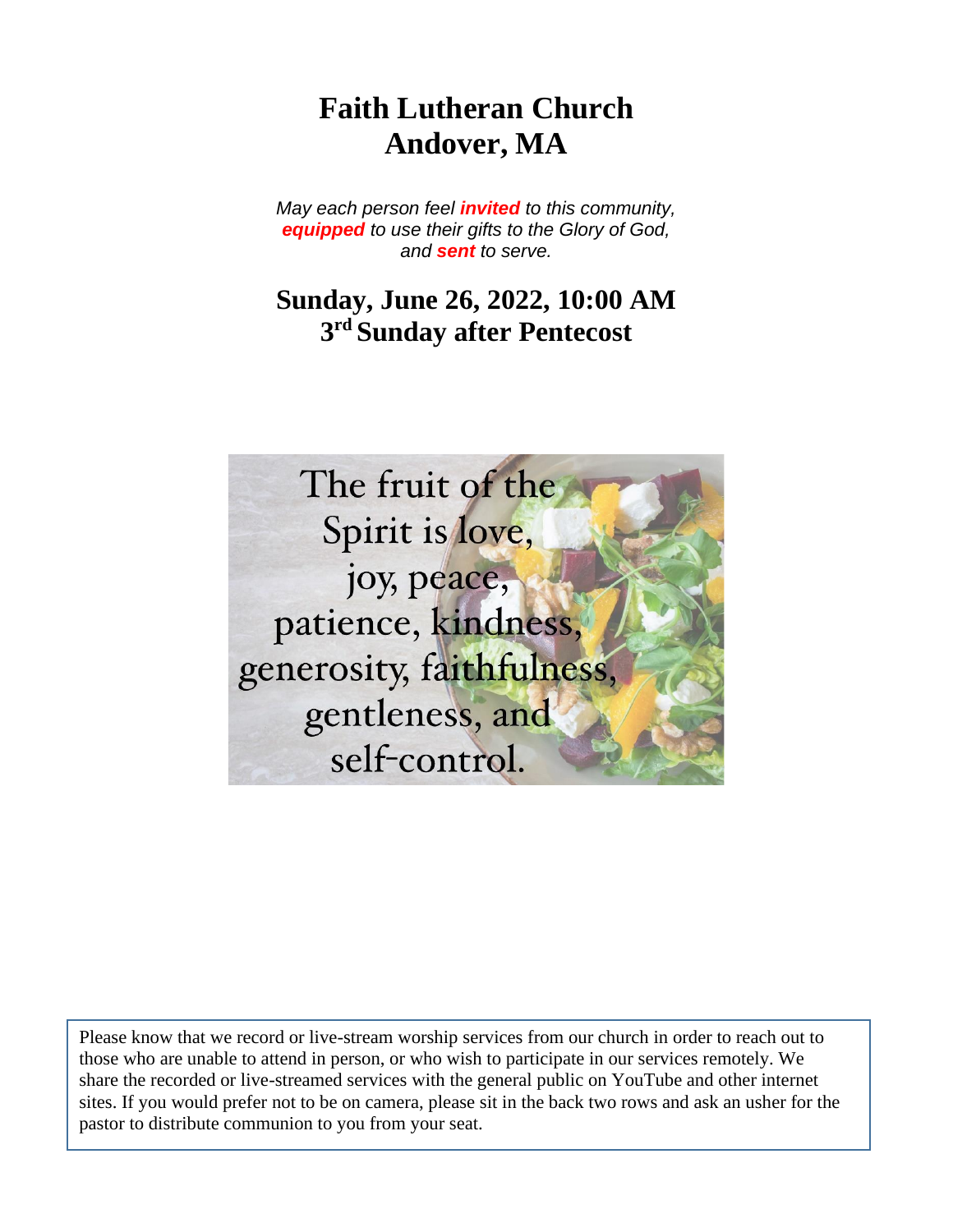## **To all who join us in worship online or in person, you are welcome here!**

**We invite you to share the sacrament of holy communion with us.** If you are worshiping online, please prepare by having a piece of bread or cracker and a cup of wine, grape juice or water at your side. If you are worshiping in person, you will be invited to come forward around the communion table to receive the sacrament.

**Hymns** may be found in the red hymnal (called the "ELW") in front of each pew. If you are worshiping online, they are found in the back of this worship bulletin.

Join us for **coffee hour** after the service in the Fellowship Hall.

Please share your **prayer requests** either by writing them on the paper on the podium at the entrance to the worship space or by emailing them to [prayers@faith-andover.org](mailto:prayers@faith-andover.org)

If you would like to be added to our **weekly email list**, which shares upcoming events and activities, sign up on our website: [www.faith-andover.org](http://www.faith-andover.org/)

For **pastoral care needs or to chat**, contact Pastor Jen at 978-806-8255, email [jen@faith-andover.org,](mailto:jen@faith-andover.org) or drop in at Caffè Nero in Andover on Wednesdays between 10:00 AM and Noon.

We use **Facebook** and **Instagram**. Find us @Faith.Andover and @faithandover

**Welcome!** *We pray this time enriches your spiritual life.*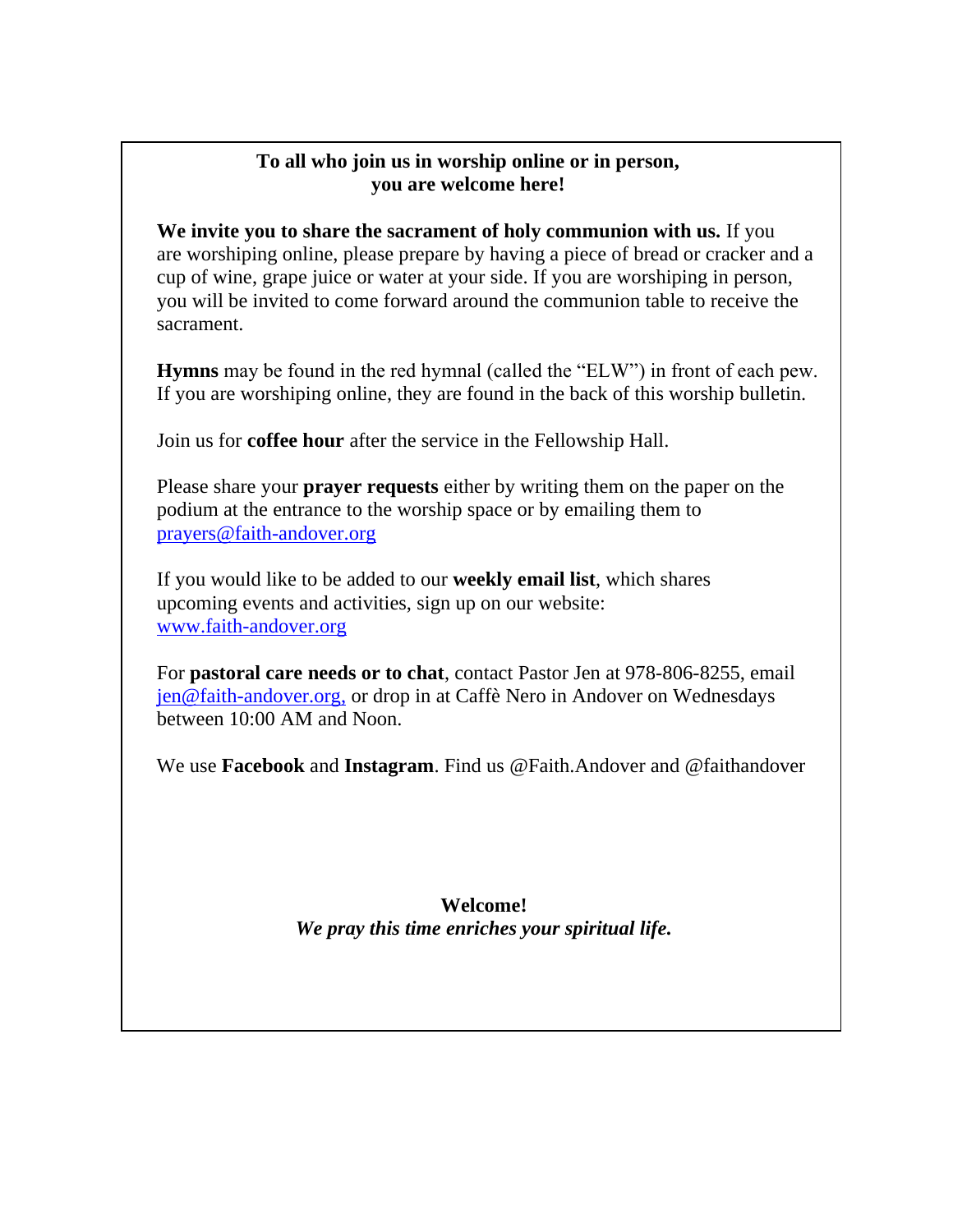#### **GATHERING**

*The Holy Spirit calls us together as the people of God.*

**PRELUDE** ............................................. Gavotte - Louis-Claude Daquin [William Wood, organ]

#### **WELCOME**

*The assembly stands as able.*

**GATHERING HYMN**................................................Will You Come and Follow Me, ELW 798

#### **CALL TO WORSHIP**

The way of our God is holy. **ALL: Holy One, we seek your presence in our midst.**

The way of our God is wondrous. **ALL: Wondrous God, we marvel at your works and marvelous deeds.**

The way of our God is faithful. **ALL: Faithful God, we call out to you in hope.**



Text: Rick Founds, b. 1954 Music: Rick Founds Text and music © 1989 Maranatha Praise, Inc., admin. Music Services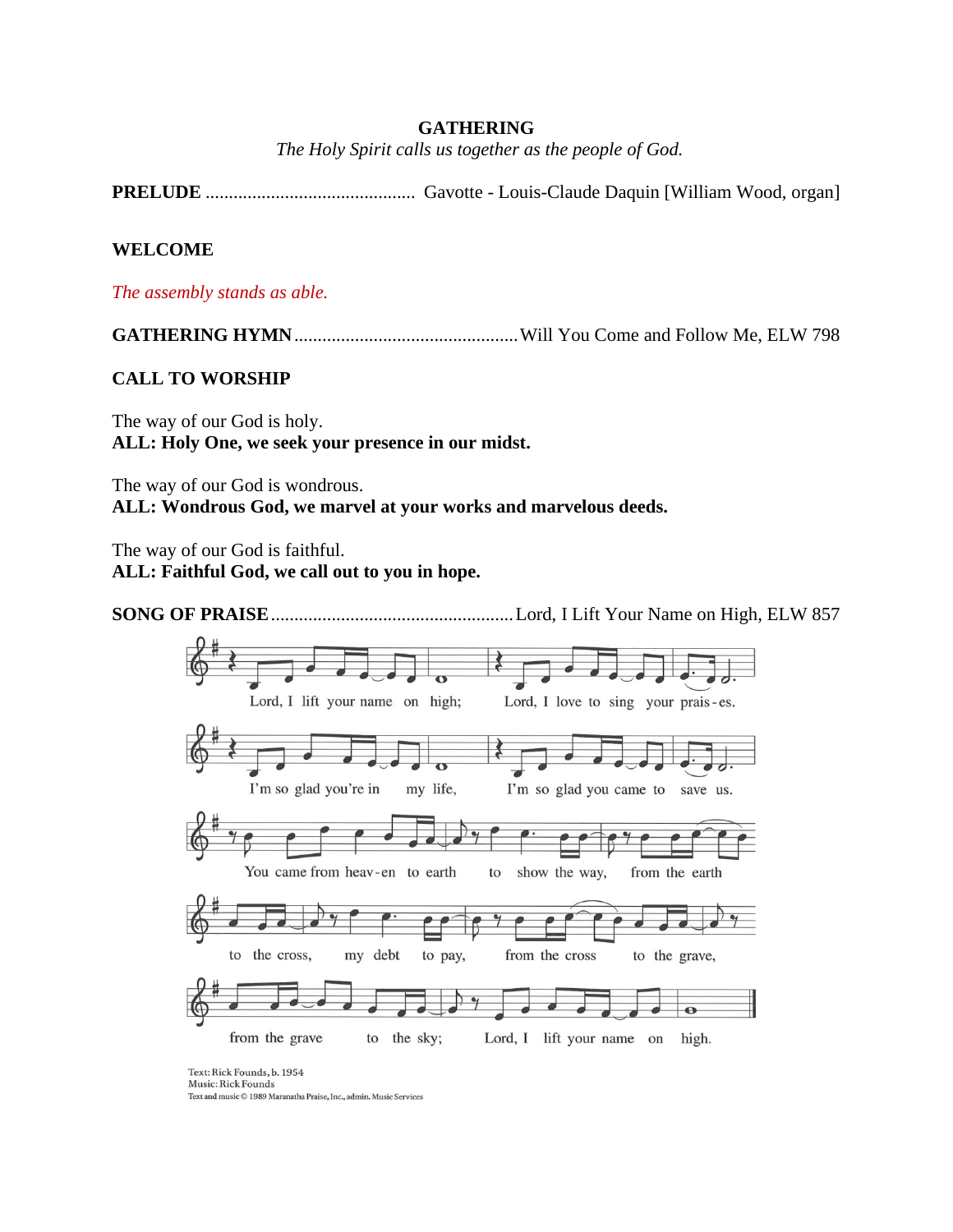#### **OPENING PRAYER**

Let us pray.

Liberating One, we keep you before us. Our souls rejoice and our hearts are gladdened. Our very beings find safety and security in your presence. We approach you with thanksgiving and anticipation. Enliven us to be your people in the world. Embolden us to live in freedom. Empower us to be your good news. Stand up in us and show us the path of life. **ALL: Amen.**

*The assembly is seated.*

#### **WORD**

*God speaks to us in scripture reading, preaching, and song.*

#### **FIRST READING: GALATIANS 5:1, 13-25**

#### **Introduction:**

*For Paul, the author of this letter to the people in Galatia, the freedom Christ gives is not permission to do whatever we want. It is the invitation to be what we could not be otherwise. The power and guidance of Christ's Holy Spirit produce a different kind of life, one marked by the fruit of this Holy Spirit.*

A reading from Galatians.

<sup>1</sup>For freedom Christ has set us free. Stand firm, therefore, and do not submit again to a yoke of slavery.

 $13$ For you were called to freedom, brothers and sisters; only do not use your freedom as an opportunity for self-indulgence, but through love become slaves to one another.  $^{14}$ For the whole law is summed up in a single commandment, "You shall love your neighbor as yourself." <sup>15</sup>If, however, you bite and devour one another, take care that you are not consumed by one another.

<sup>16</sup>Live by the Spirit, I say, and do not gratify the desires of the flesh. <sup>17</sup>For what the flesh desires is opposed to the Spirit, and what the Spirit desires is opposed to the flesh; for these are opposed to each other, to prevent you from doing what you want. <sup>18</sup>But if you are led by the Spirit, you are not subject to the law. <sup>19</sup>Now the works of the flesh are obvious: fornication, impurity, licentiousness, <sup>20</sup>idolatry, sorcery, enmities, strife, jealousy, anger, quarrels, dissensions, factions, <sup>21</sup>envy, drunkenness, carousing, and things like these. I am warning you, as I warned you before: those who do such things will not inherit the kingdom of God.

 $^{22}$ By contrast, the fruit of the Spirit is love, joy, peace, patience, kindness, generosity, faithfulness,  $^{23}$ gentleness, and self-control. There is no law against such things.  $^{24}$ And those who belong to Christ Jesus have crucified the flesh with its passions and desires. <sup>25</sup>If we live by the Spirit, let us also be guided by the Spirit.

Word of God, word of life. **ALL: Thanks be to God.**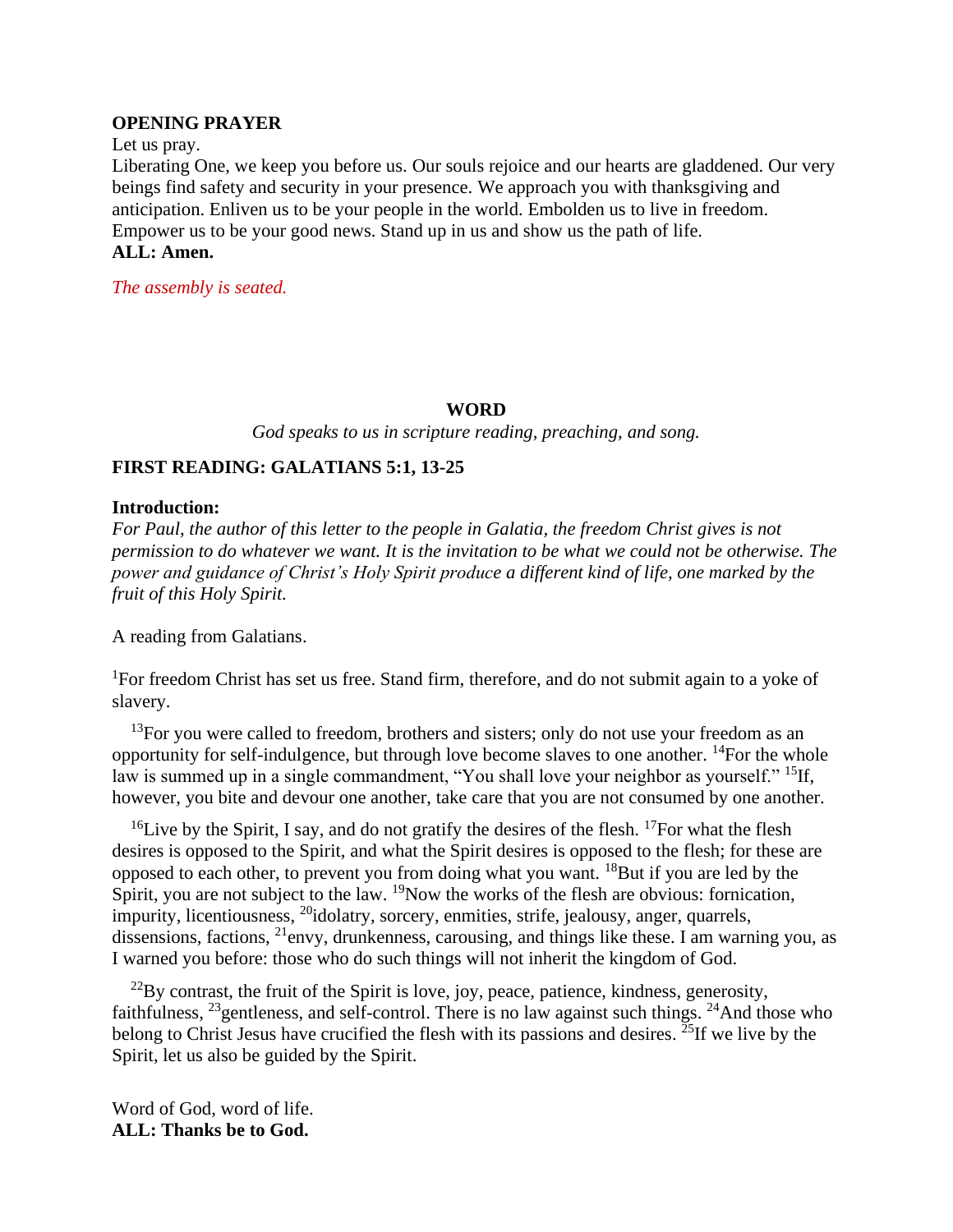## **CHILDREN'S MESSAGE**

*The assembly stands to welcome the gospel.*

**GOSPEL SONG**..............................................................................................................Thy Word

## **GOSPEL: LUKE 9:51-62**

#### **Introduction:**

*Jesus is unwavering in his commitment to his mission in Jerusalem and will not be swayed by pettiness. In a series of striking cases in point, he calls his disciples to a similar singlemindedness.*

## The holy gospel according to Luke. **ALL: Glory to you, O Lord.**

 $51$ When the days drew near for [Jesus] to be taken up, he set his face to go to Jerusalem.  $52$ And he sent messengers ahead of him. On their way they entered a village of the Samaritans to make ready for him; <sup>53</sup>but they did not receive him, because his face was set toward Jerusalem. <sup>54</sup>When his disciples James and John saw it, they said, "Lord, do you want us to

command fire to come down from heaven and consume them?" <sup>55</sup>But he turned and rebuked them. <sup>56</sup>Then they went on to another village.

<sup>57</sup>As they were going along the road, someone said to him, "I will follow you wherever you go." <sup>58</sup>And Jesus said to him, "Foxes have holes, and birds of the air have nests; but the Son of Man has nowhere to lay his head."  $59T_0$ another he said, "Follow me." But he said, "Lord, first let me go and bury my



father." <sup>60</sup>But Jesus said to him, "Let the dead bury their own dead; but as for you, go and proclaim the kingdom of God." <sup>61</sup>Another said, "I will follow you, Lord; but let me first say farewell to those at my home." <sup>62</sup>Jesus said to him, "No one who puts a hand to the plow and looks back is fit for the kingdom of God."

## The gospel of the Lord. **ALL: Praise to you, O Christ.**

*The assembly is seated.*

**MESSAGE**................................................................................................... Rev. Jeanette D. Leisk

*The assembly stands to proclaim the word of God in song.*

**HYMN OF THE DAY** .............................................O Master, Let Me Walk with You, ELW 818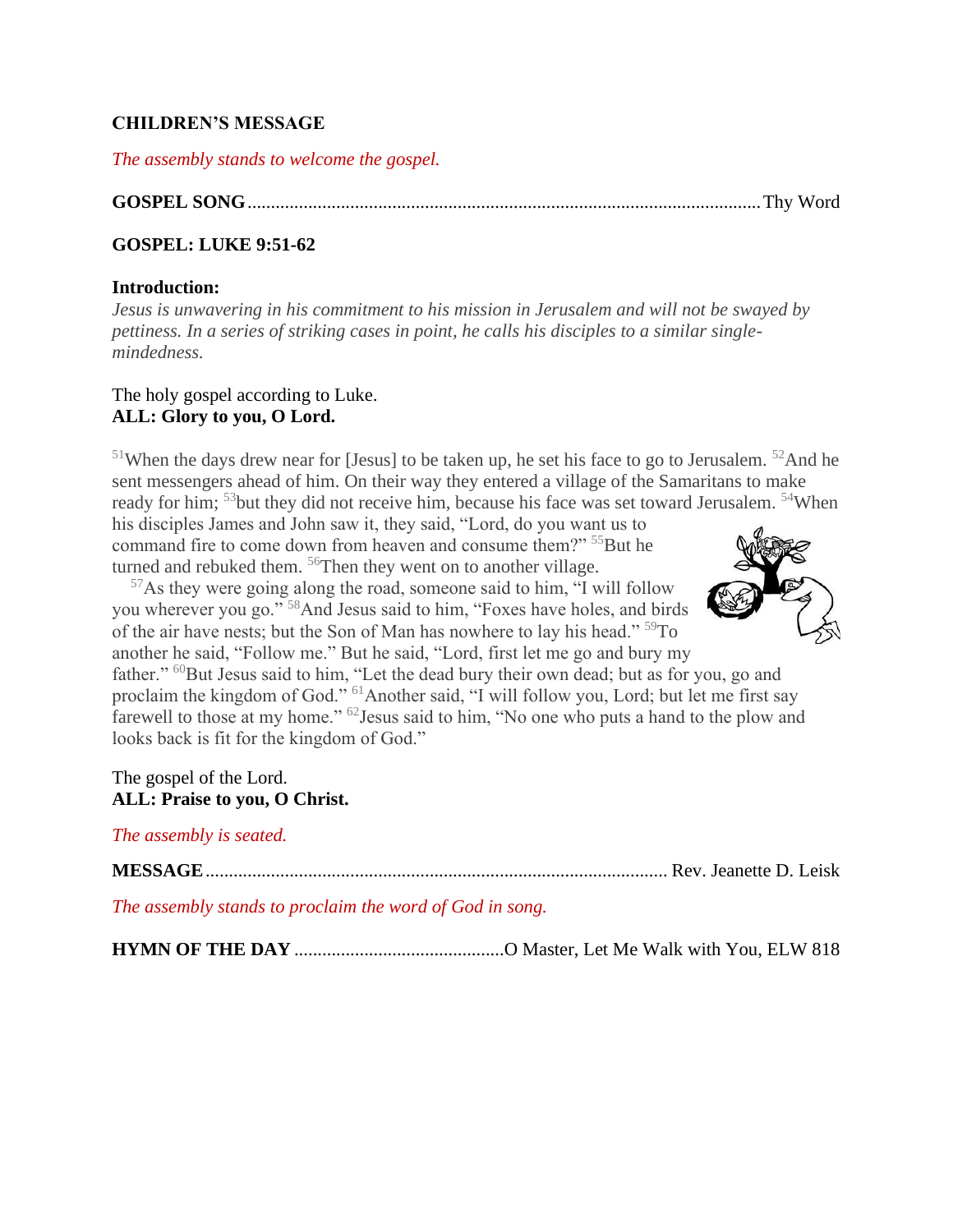#### **APOSTLES' CREED**

**ALL: I believe in God, the Father almighty, creator of heaven and earth. I believe in Jesus Christ, God's only Son, our Lord, who was conceived by the Holy Spirit, born of the virgin Mary, suffered under Pontius Pilate, was crucified, died, and was buried; he descended to the dead. On the third day he rose again; he ascended into heaven, he is seated at the right hand of the Father, and he will come to judge the living and the dead. I believe in the Holy Spirit, the holy catholic church, the communion of saints, the forgiveness of sins, the resurrection of the body, and the life everlasting. Amen.**

#### **PRAYERS OF INTERCESSION**

United in Christ and guided by the Spirit, we pray for the church, the creation, and all in need.

God of faithfulness, set the face of your church firmly on you. Rooted in your self-giving love, may the church find freedom in loving our neighbors. God of grace, **hear our prayer.**

God of gentleness, strengthen the earth's ability to heal. Where there are dangerous storms, bring calm. Where there are destructive fires, bring rain. Protect homes, habitats, and livelihoods threatened by climate disasters. God of grace, **hear our prayer.**

God of peace, guide all who govern, that they place the good of their citizens above selfpromotion. Anoint leaders of nations with your Spirit of neighborly love. Protect refugees and all who live under tyranny or conflict. We pray for those living in the midst of war and conflict in Ethiopia and Ukraine. God of grace, **hear our prayer.**

God of kindness, reveal your healing presence to all who are sick or dying, Corinne and family, Dave, Lore, Pamela, Marylou, Eunice, Judy, Bill, Andrew, Laine and Drew, the Rohr family, Tim, Phil, James, and Art. Uphold those who grieve. Support the needs of any who are unemployed, hungry, or have nowhere to lay their heads. God of grace, **hear our prayer.**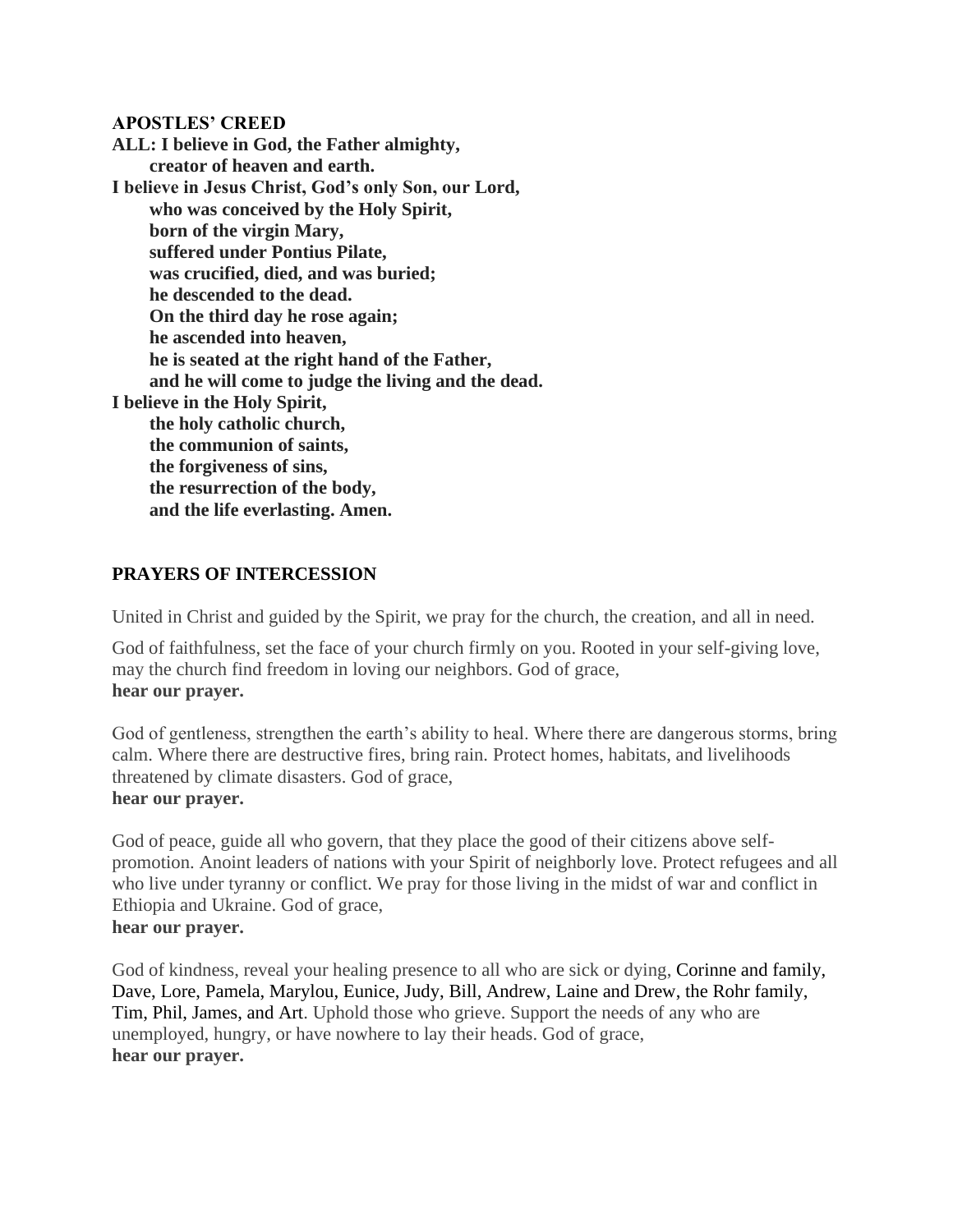God of love, attend to those struggling with addiction, depression, or uncontrolled anger. Provide support systems and loving companions as they work toward health, that they may rest in hope and know the fullness of joy in your presence. God of grace, **hear our prayer.**

God of every time and place, in Jesus' name and filled with your Holy Spirit, we entrust these spoken prayers and those in our hearts into your holy keeping. **Amen.**

#### **PEACE**

*The presiding minister and the assembly greet each other in the peace of the risen Christ.*

The peace of Christ be with you always. **And also with you.**

*The people may greet one another with a sign of Christ's peace, and may say, "Peace be with you," or similar words.*

*The assembly is seated.*

#### **MEAL**

*God feeds us with the presence of Jesus Christ.*

#### **RECEIVING OF OFFERINGS**

*An offering is gathered for the mission of the church, including the care of those in need. Gifts may be made with cash, check, or online<https://tinyurl.com/fnem2ht6>*



**OFFERTORY** .............................................................More Precious Than Silver [Rock of Ages]

## **OFFERING PRAYER**

*The assembly stands as able.*

God of abundance: you have set before us a plentiful harvest. As we feast on your goodness, strengthen us to labor in your field, and equip us to bear fruit for the good of all, in the name of Jesus. **Amen.**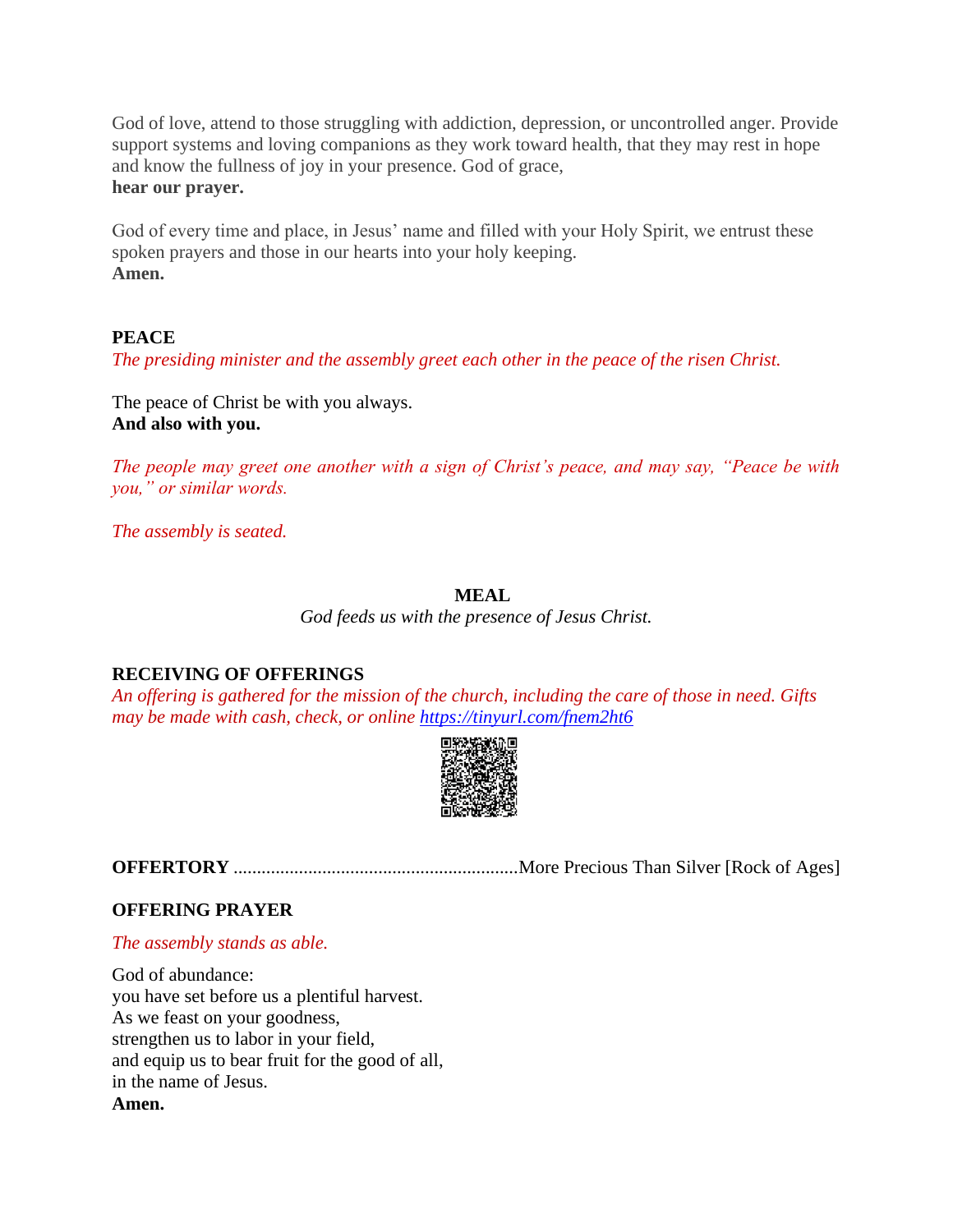### **CONFESSION AND FORGIVENESS**

Blessed be the holy Trinity,  $\pm$  one God, whose steadfast love endures forever. **Amen.**

Let us confess our sin in the presence of God and of one another.

Merciful God, **ALL: we confess that we have not followed your path but have chosen our own way. Instead of putting others before ourselves, we long to take the best seats at the table. When met by those in need, we have too often passed by on the other side. Set us again on the path of life. Save us from ourselves and free us to love our neighbors. Amen.**

Hear the good news! God does not deal with us according to our sins but delights in granting pardon and mercy. In the name of  $\overline{+}$  Jesus Christ, your sins are forgiven. You are free to love as God loves. **Amen.**

#### **GREAT THANKSGIVING**

*The presiding minister greets the assembly and invites all present to give thanks.*

#### **DIALOGUE**

The Lord be with you. **ALL: And also with you.**

Lift up your hearts. **ALL: We lift them to the Lord.**

Let us give thanks to the Lord our God. **ALL: It is right to give our thanks and praise.**

#### **PREFACE**

*The preface is a prayer spoken by the presiding minister to introduce the thanksgiving – we might think of it as saying grace before the meal.*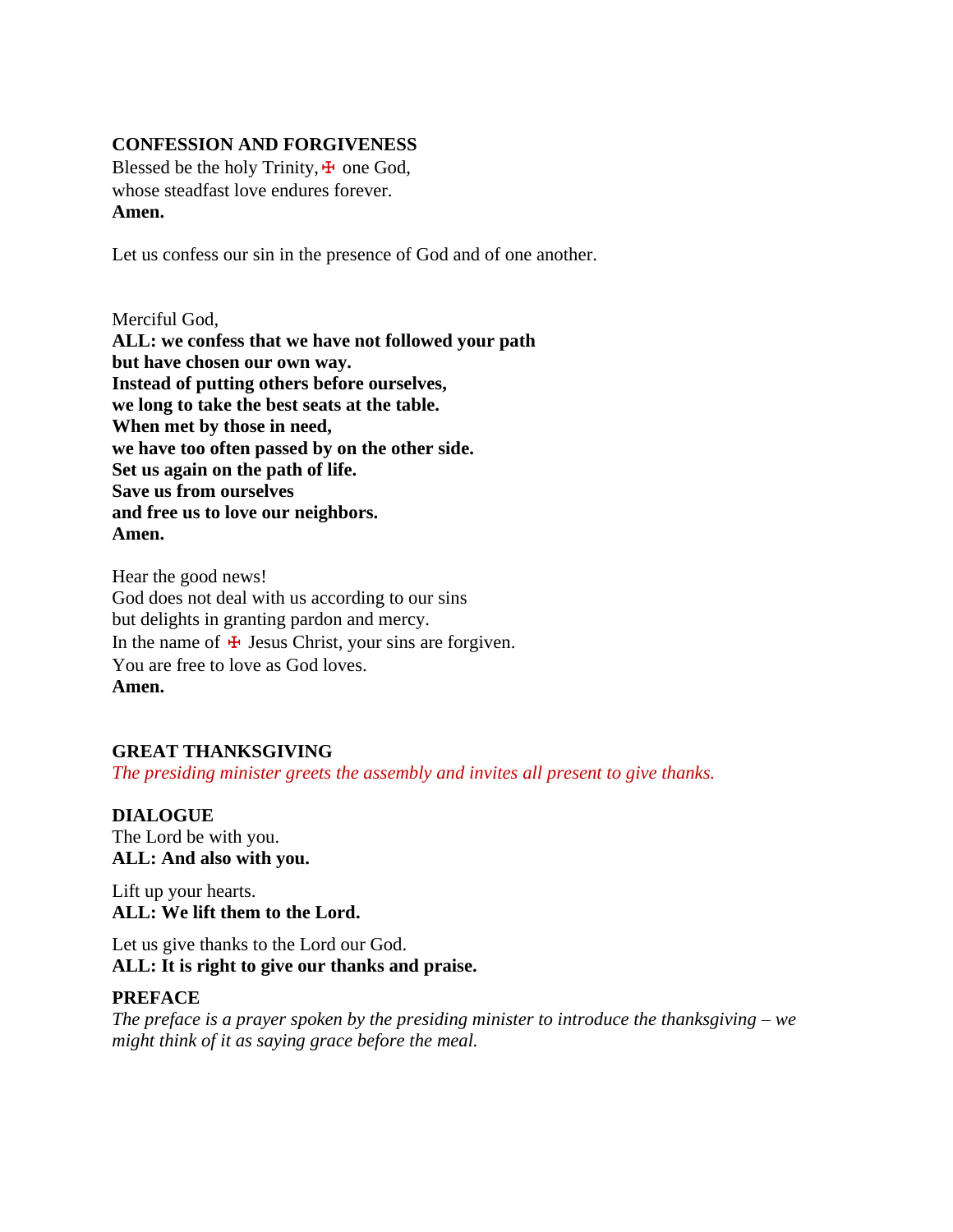It is indeed right, our duty and our joy, that we should at all times and in all places give thanks and praise to you, almighty and merciful God, through our Savior Jesus Christ; who on this day overcame death and the grave, and by his glorious resurrection opened to us the way of everlasting life. And so, with all the choirs of angels, with the church on earth and the hosts of heaven, we praise your name and join their unending hymn:

**SANCTUS**.........................................................................................Holy, Holy, Holy, ELW S207 *"Sanctus" means "holy," and the words of this song echo the words spoken by Isaiah upon entering the presence of God.*



#### **THANKSGIVING AT THE TABLE**

*These words are called the "Words of Institution" and describe the meal Jesus and his friends shared the night before he was crucified.*

In the night in which he was betrayed, our Lord Jesus took bread, and gave thanks; broke it, and gave it to his disciples, saying: Take and eat; this is my body, given for you. Do this for the remembrance of me.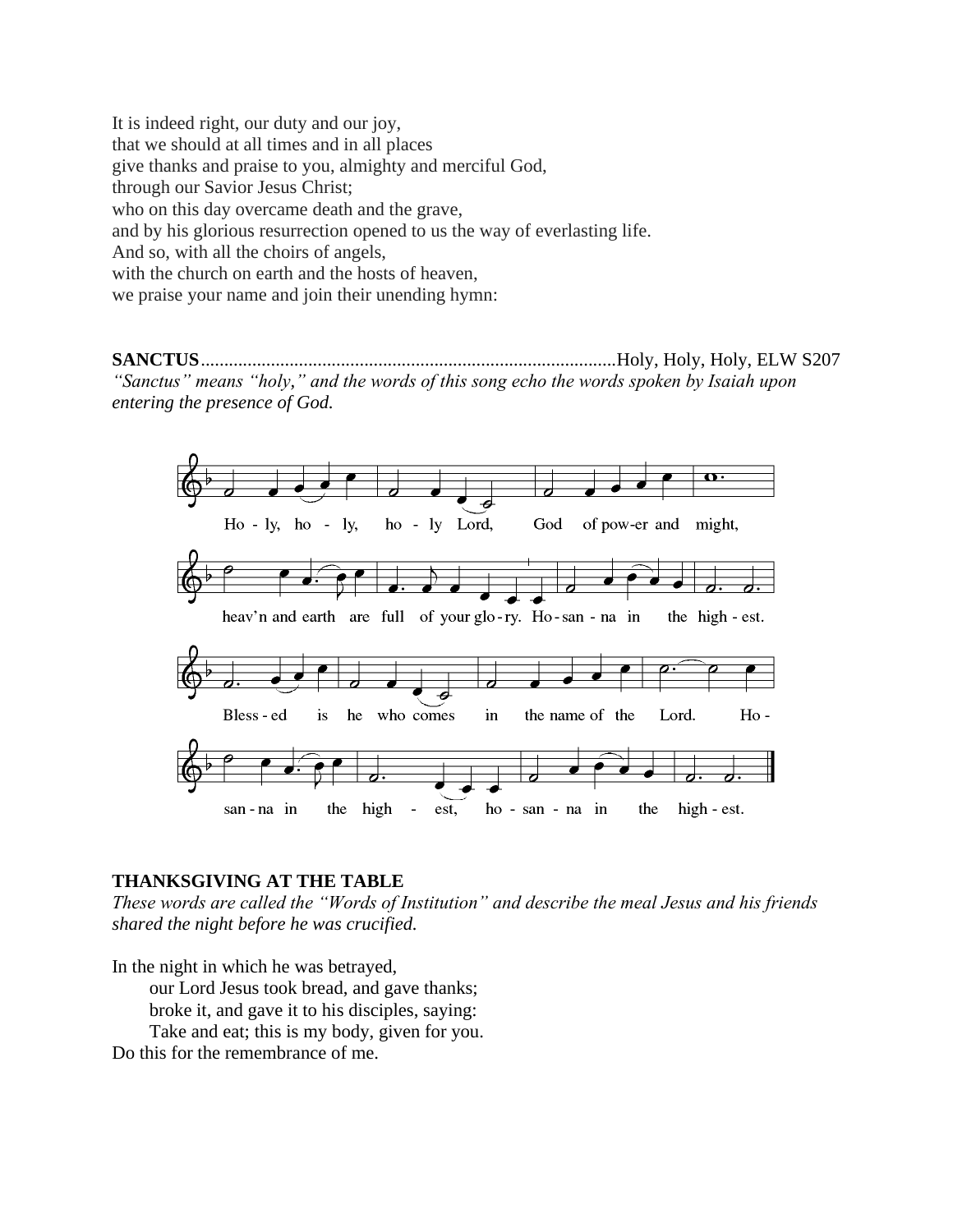Again, after supper, he took the cup, gave thanks,

and gave it for all to drink, saying:

This cup is the new covenant in my blood,

shed for you and for all people for the forgiveness of sin.

Do this for the remembrance of me.

### **LORD'S PRAYER**

*This is a form of the prayer Jesus taught his followers when they asked him to teach them how to pray.*

Gathered into one by the Holy Spirit, let us pray as Jesus taught us.

**ALL: Our Father, who art in heaven, hallowed be thy name, thy kingdom come, thy will be done, on earth as it is in heaven. Give us this day our daily bread; and forgive us our trespasses, as we forgive those who trespass against us; and lead us not into temptation, but deliver us from evil. For thine is the kingdom, and the power, and the glory, forever and ever. Amen.**

#### **INVITATION TO COMMUNION**

Wherever you are in your faith journey, you are welcome to come to the table for Communion.

#### *The assembly is seated.*

#### **DISTRIBUTION OF COMMUNION**

The body of Christ, given for you. The blood of Christ, shed for you.

*At this time, those gathered at home may share the elements of bread and wine that you have at your home communion table.*

*Those gathered in person will be invited to come forward at the direction of an usher and kneel or stand around the communion table. You will be given a wafer (gluten-free are also available) by the pastor, which you may then consume. An assisting minister will invite you to take a prefilled cup of white wine or red grape juice, which you may then consume before returning to your seat. The tray also has individually-wrapped communion elements for those who prefer.*

*If you prefer to stay at your seat and have the pastor bring you communion, please let an usher know.*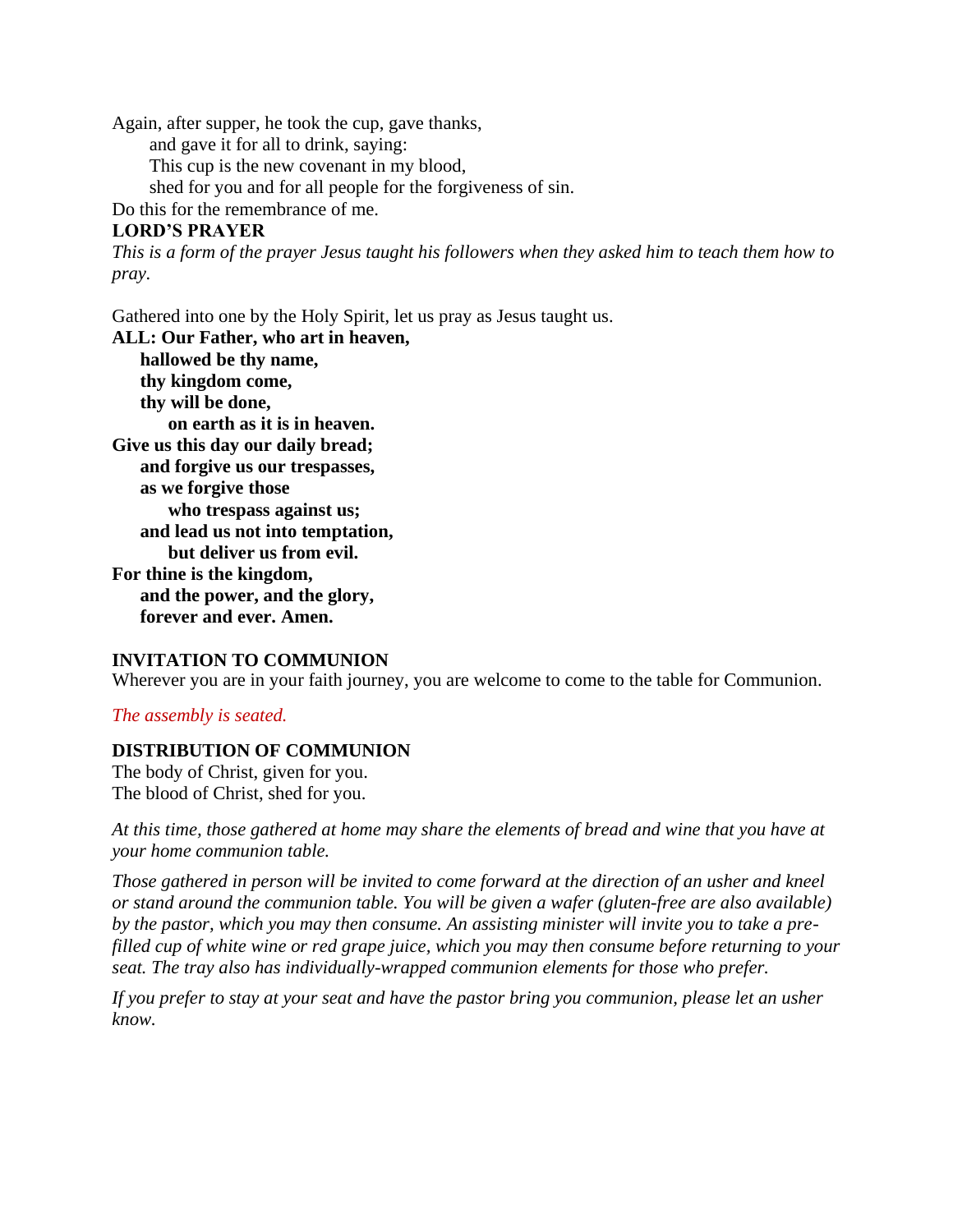

**COMMUNION** ..........................................................Create in Me a Clean Heart [Rock of Ages]

*The assembly stands as able.*

## **PRAYER AFTER COMMUNION**

Let us pray. Life-giving God, through this meal you have bandaged our wounds and fed us with your mercy. Now send us forth to live for others, both friend and stranger, that all may come to know your love. This we pray in the name of Jesus. **ALL: Amen.**

## **SENDING**

*God blesses us and sends us in mission to the world.*

## **BLESSING**

The God of peace, Father,  $\pm$  Son, and Holy Spirit, bless you, comfort you, and show you the path of life this day and always. **Amen.**

**SENDING HYMN**.........................................................................Oil of Gladness [Rock of Ages]

*The assembly is seated.*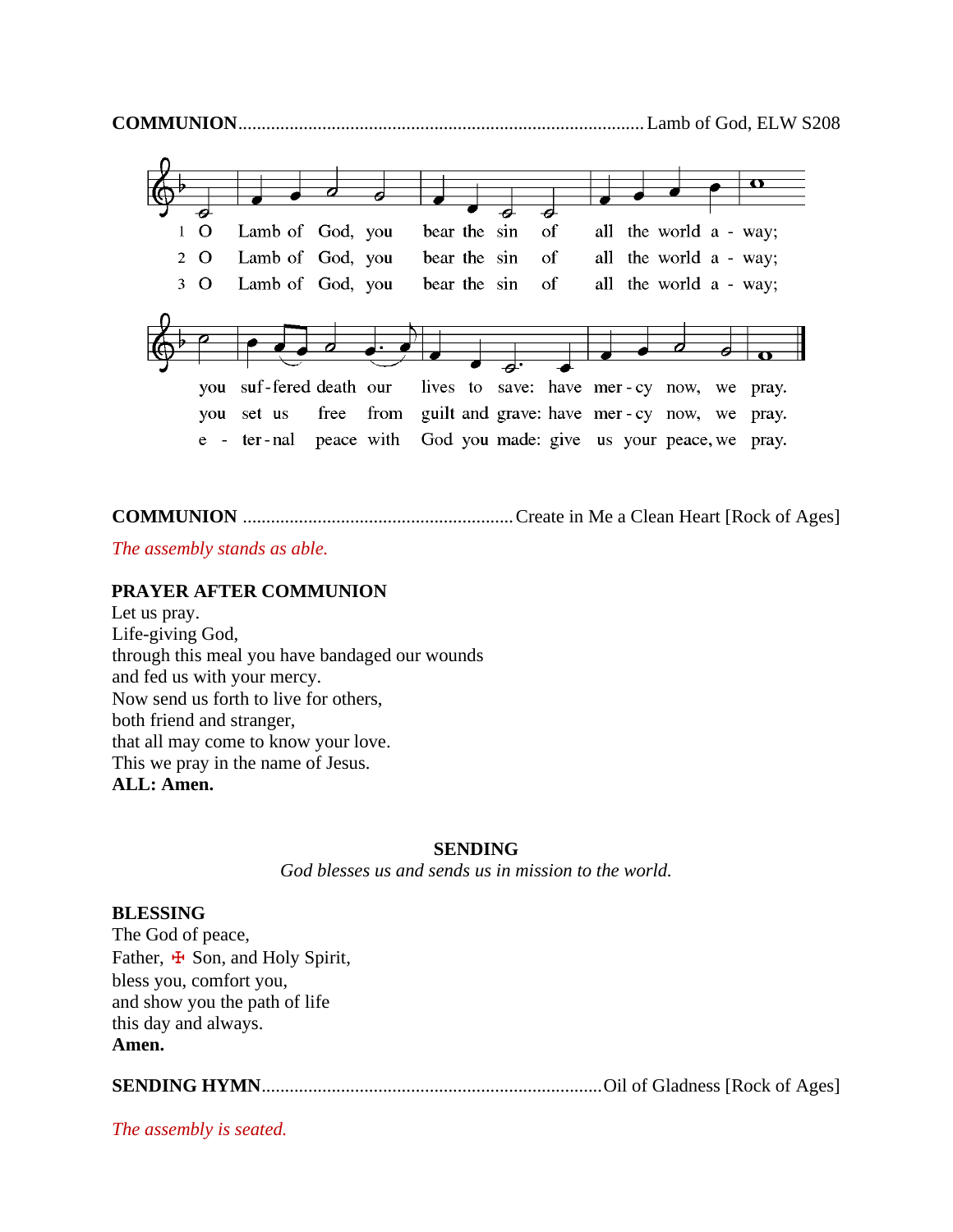## **ANNOUNCEMENTS**

#### **DISMISSAL**

Let us go forth into the world, rejoicing in the power of the Spirit. **ALL: Thanks be to God.**

**POSTLUDE**.....................................................Voluntary - William Croft [William Wood, organ]

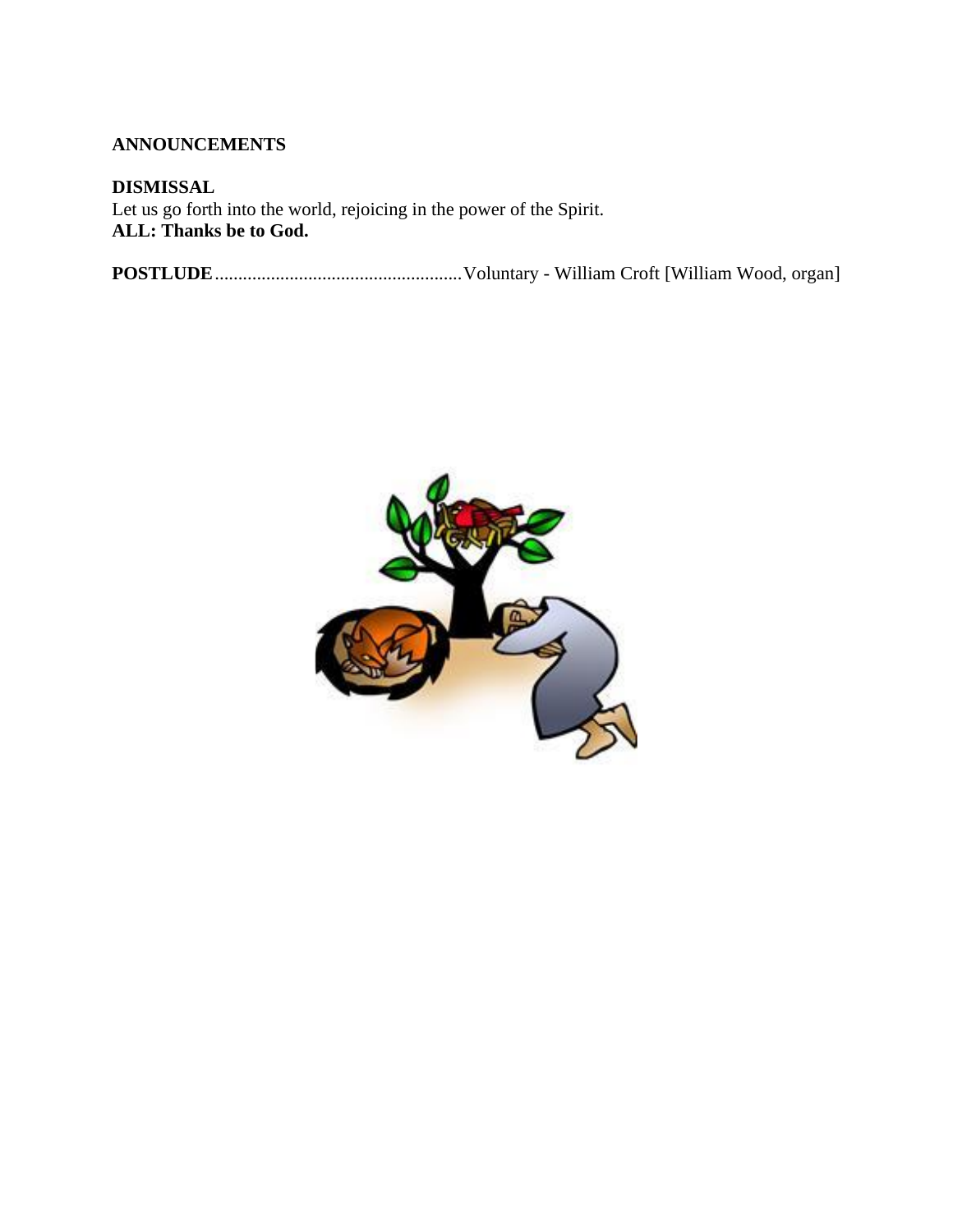## **PRAYER LIST**

for Corinne Williams and family, upon the death of her brother George Brooks;

for Dave, brother of Bill Neuman, for healing;

for Lore Benkert, Chris Banta's and Karin Pantleon's aunt, for comfort and peace, as she enters hospice care;

> for Pamela Levinson, friend of Chris Banta, for peace and comfort, in hospice care;

for Marylou Bissonnette, sister of Robin Popp, for healing;

for Eunice Schauer, Tom Schauer's mother;

for Judy McGrath, Brian Scanlon's mother;

for Bill Burns, friend of Laurel and Bill Roebuck;

for Kate Robinson's nephew Andrew, and his parents, Laine and Drew;

for the Rohr family, for Tim Tincknell, Phil Liaboe, James Lino, Art Derbyshire.

We are a praying congregation. In order to keep our prayer list current, please let us know of any additions or changes by email to [prayers@faith-andover.org.](mailto:prayers@faith-andover.org) We will pray in worship for 3 weeks, unless you tell us otherwise.

## **Assisting in Worship Today**

Presider/Preacher: Rev. Jeanette D. Leisk Assisting Minister: Roberta Ede Reader: Joan Baird Organist: William Wood Praise Band Leader: Ingrid Marstaller Rock of Ages band members include: Greg Bird, Steve Giordano, Bill Hartzell, Brian Scanlon, Dave Schweizer, Tammy Skwierczynski, Rebecca Zammuto

Altar Care: Caroline D'Agostino, Suzanne Neuman

#### **ACKNOWLEDGMENTS**

The liturgy is from sundaysandseasons.com. Copyright © 2022 Augsburg Fortress. All rights reserved. Annual License number SAS022169. Call to Worship and Opening Prayer adapted with permission from https://www.ucc.org/worship-way/pentecost-3c-june-26/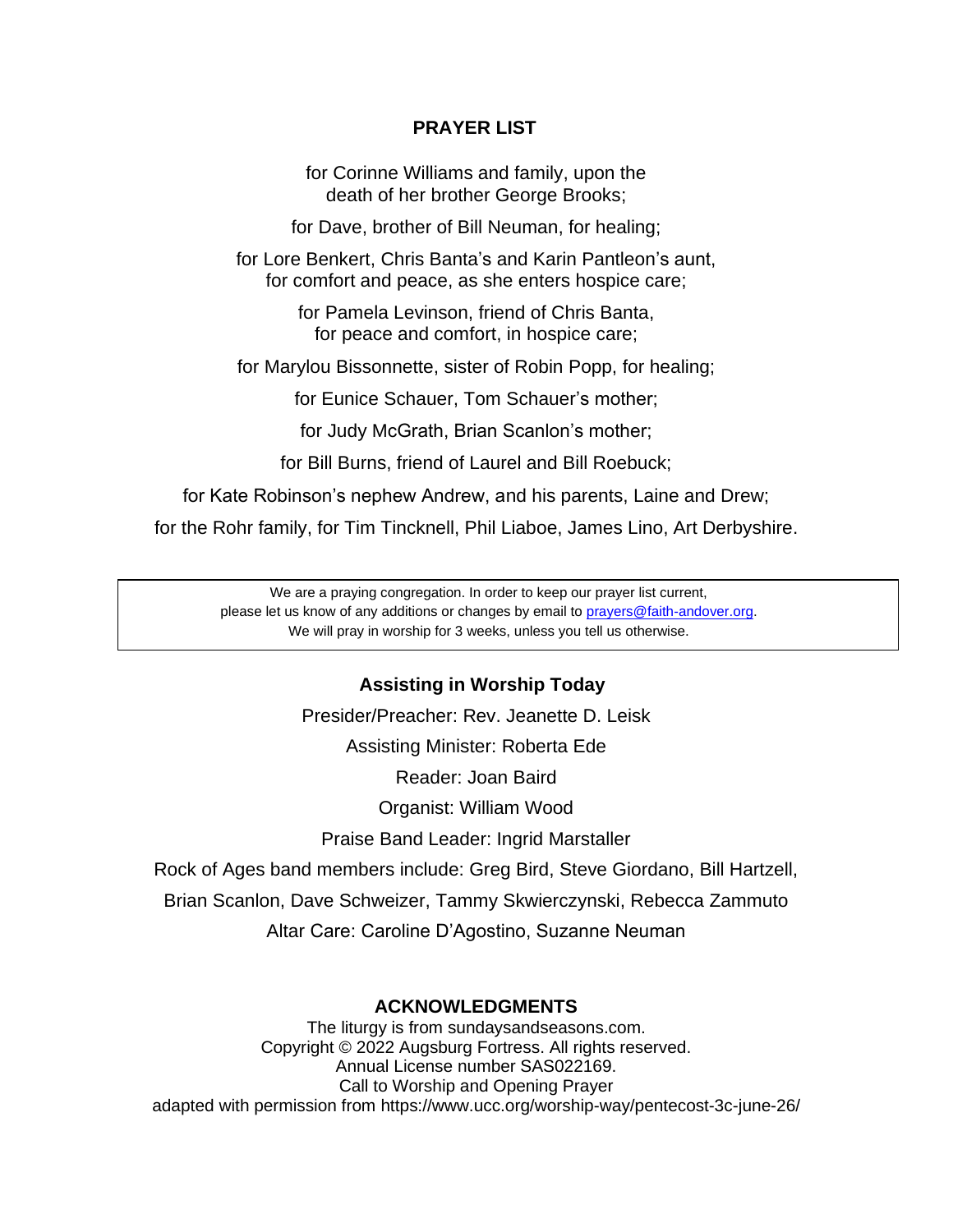## Will You Come and Follow Me The Summons



Text: John L. Bell, b. 1949<br>Music: KELVINGROVE, Scottish traditional<br>Text © 1987 Iona Community, GIA Publications, Inc., agent. 7404 S. Mason Ave., Chicago, IL 60638.<br>WWW.giamusic.com. 800.442.3358. All rights reserved. Us

Duplication in any form prohibited without permission or valid license from copyright administrator.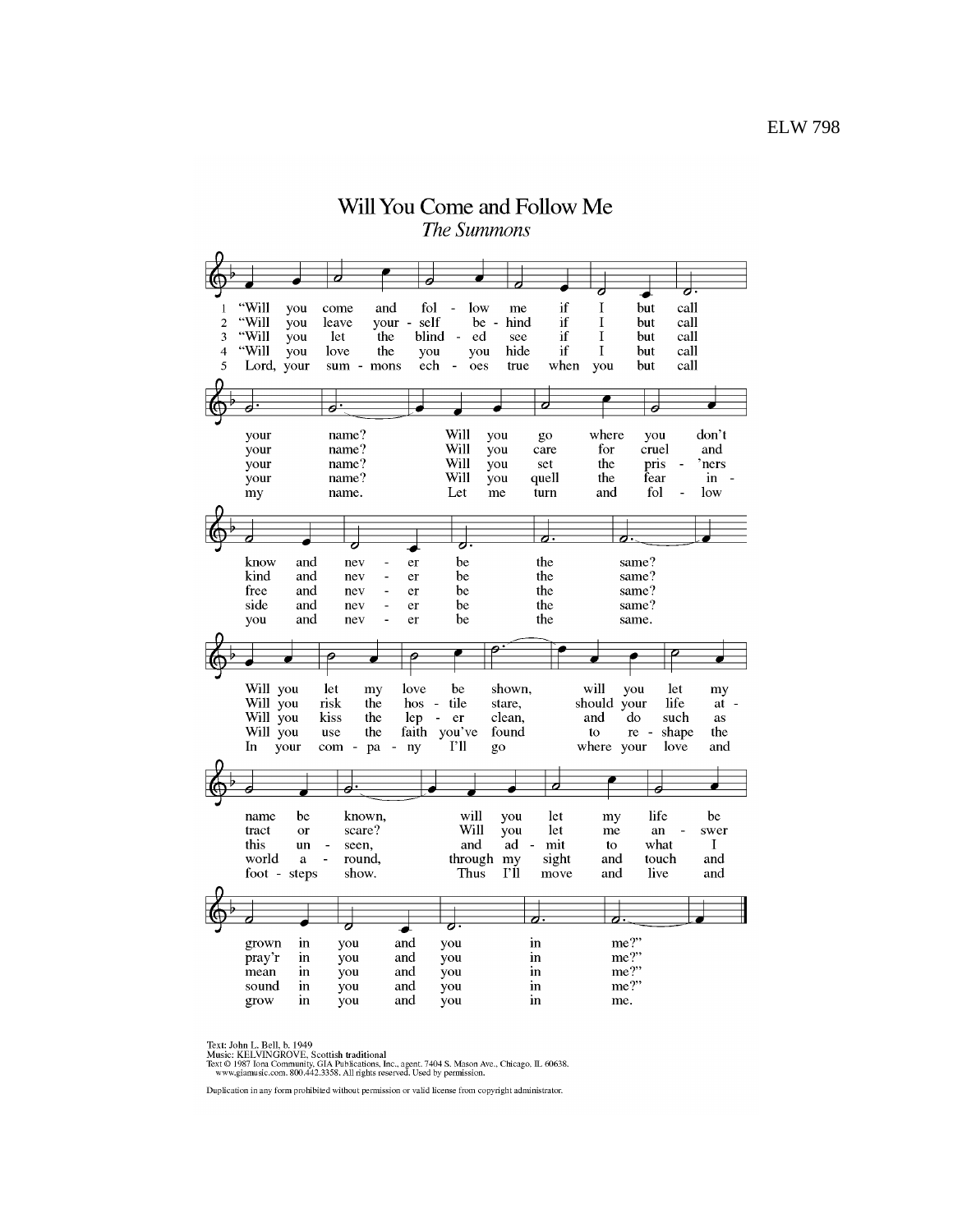## Thy Word

Thy Word is a lamp unto my feet and a light unto my path Thy Word is a lamp unto my feet and a light unto my path

When I feel afraid, and I think I've lost my way, Still You're here right beside me. Nothing will I fear, as long as you are near Please be near me to the end

Thy Word is a lamp unto my feet and a light unto my path Thy Word is a lamp unto my feet and a light unto my path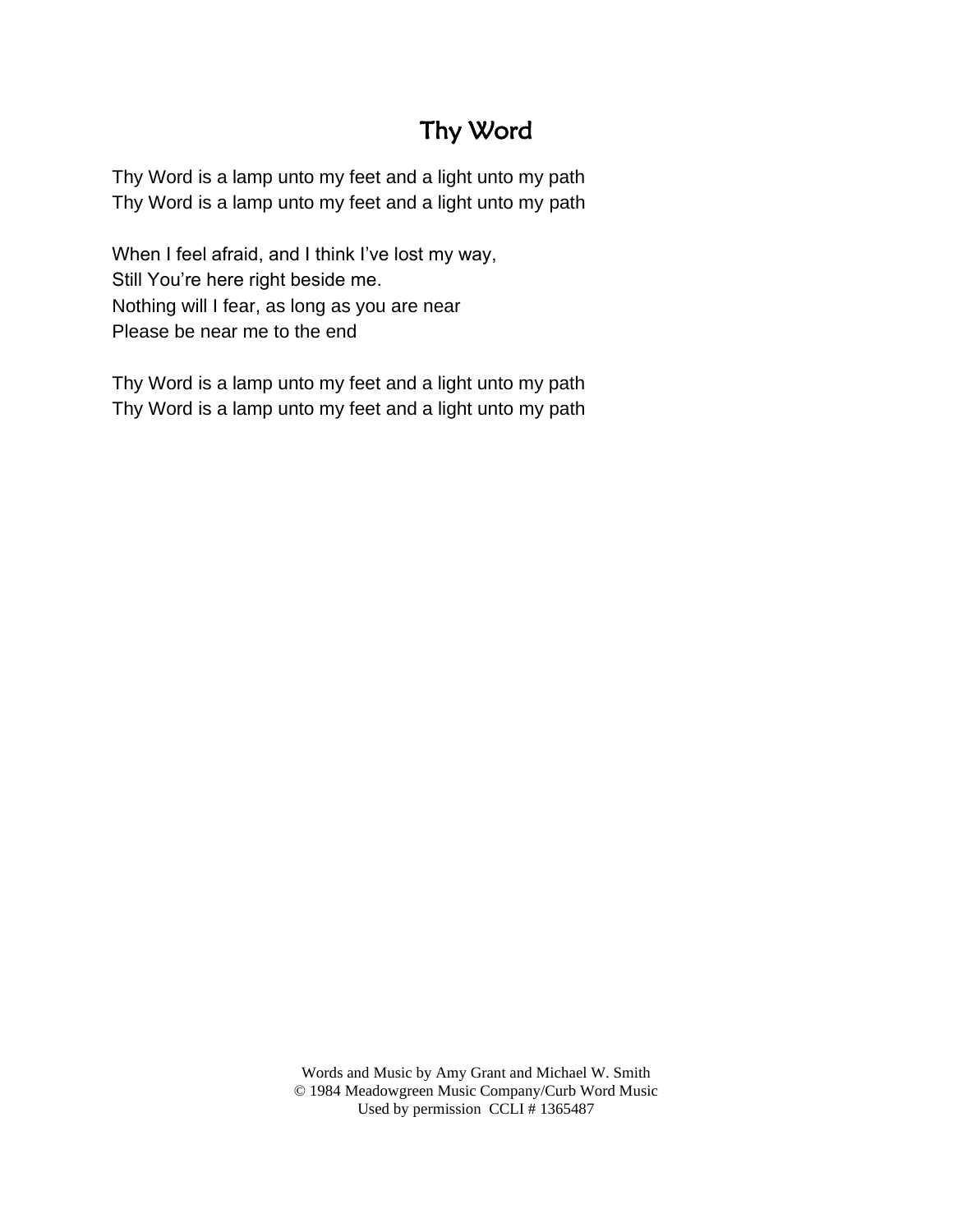

## O Master, Let Me Walk with You

Text: Washington Gladden, 1836-1918, alt.<br>Music: MARYTON, H. Percy Smith, 1825-1898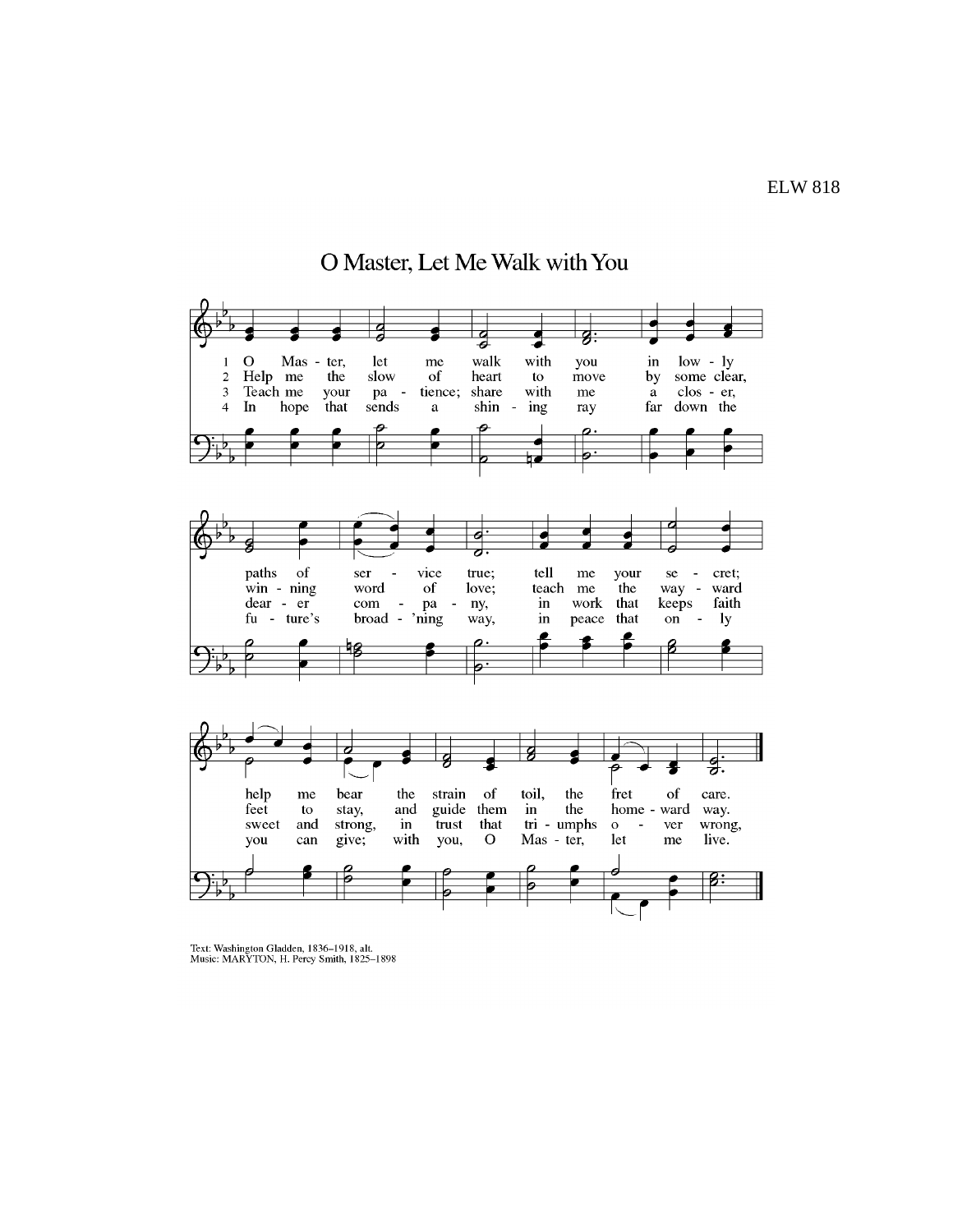## More Precious Than Silver

- 1. Lord, You are more precious than silver Lord, You are more costly than gold Lord, You are more beautiful than diamonds And nothing I desire compares with You
- 2. Lord, Your love is deeper than the ocean Lord, Your love is wider than the sea Lord, Your love encompasses the nations There's nothing I want more, inside of me
- 1. Lord, You are more precious than silver Lord, You are more costly than gold Lord, You are more beautiful than diamonds And nothing I desire compares with You

Words and music by Lynn DeShazo © 1982 Integrity's Hosanna! Music Used by permission CCLI # 1365487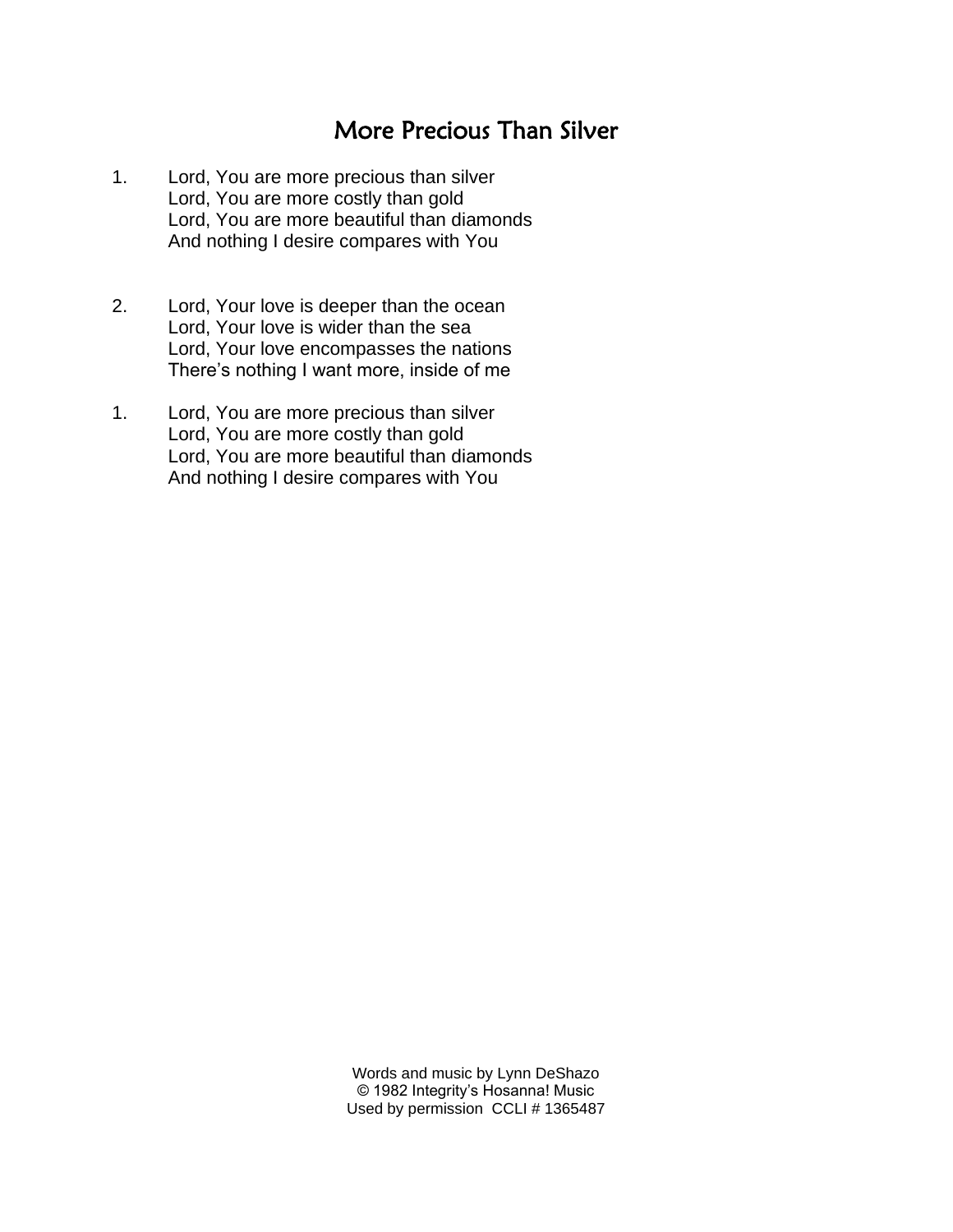## Create in Me a Clean Heart

| Verse         | Cre-ate in me a clean heart, O God<br>And renew a right spirit within me<br>Cre-ate in me a clean heart, O God<br>And renew a right spirit within me               |
|---------------|--------------------------------------------------------------------------------------------------------------------------------------------------------------------|
| Chorus        | Cast me not a-way from Thy presence, O Lord<br>Take not Thy Holy Spirit from me<br>Re-store unto me the joy of Thy salvation<br>And renew a right spirit within me |
| Verse         | Create in me a clean heart, O God, and renew a right spirit within me<br>Create in me a clean heart, O God, and renew a right spirit within me                     |
| <b>Chorus</b> | Cast me not away from Thy presence, O Lord<br>Take not Thy Holy Spirit from me<br>Restore unto me the joy of Thy salvation<br>And renew a right spirit within me   |
| Chorus        | Cast me not a-way from Thy presence, O Lord<br>Take not Thy Holy Spirit from me<br>Re-store unto me the joy of Thy salvation<br>And renew a right spirit within me |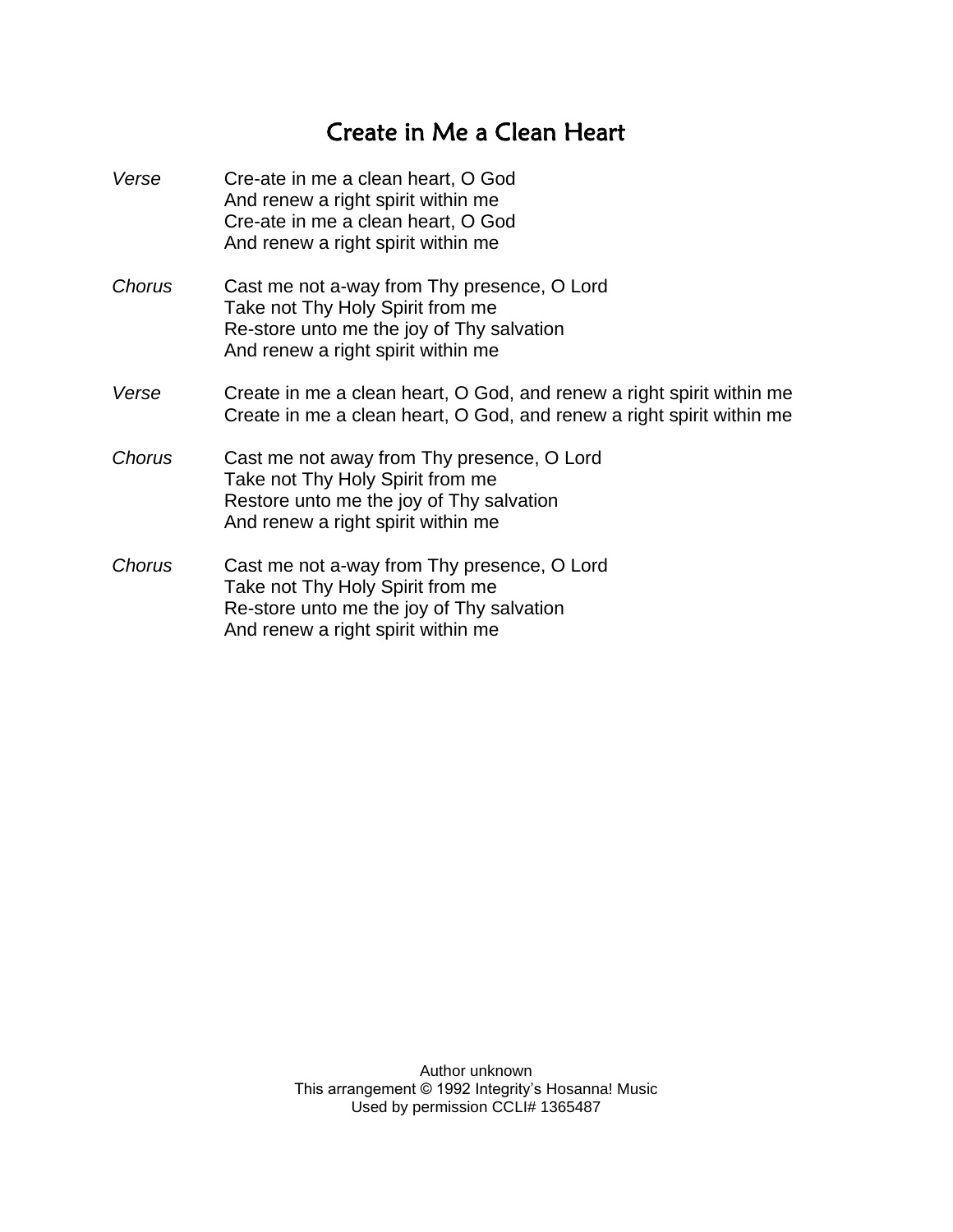# Oil of Gladness

| Chorus  | You have given me the oil of gladness,<br>The garment of praise instead of mourning<br>A shining crown instead of ashes, and glory in the place of despair  |
|---------|-------------------------------------------------------------------------------------------------------------------------------------------------------------|
| Chorus  |                                                                                                                                                             |
| Verse 1 | I delight greatly in You, my soul rejoices and sings<br>For You took my empty life and filled it with every good thing                                      |
| Chorus  | You have given me the oil of gladness<br>The garment of praise instead of mourning<br>A shining crown instead of ashes<br>And glory in the place of despair |
| Verse 2 | When my life was without purpose, You gave me a reason to live<br>Now my heart is full of thanksgiving for all of the riches You give                       |
| Chorus  | You have given me the oil of gladness<br>The garment of praise instead of mourning<br>A shining crown instead of ashes<br>And glory in the place of despair |

Words and music by Patricia Wolesky © 1987 Integrity's Hosanna! Music Used by permission CCLI# 1365487